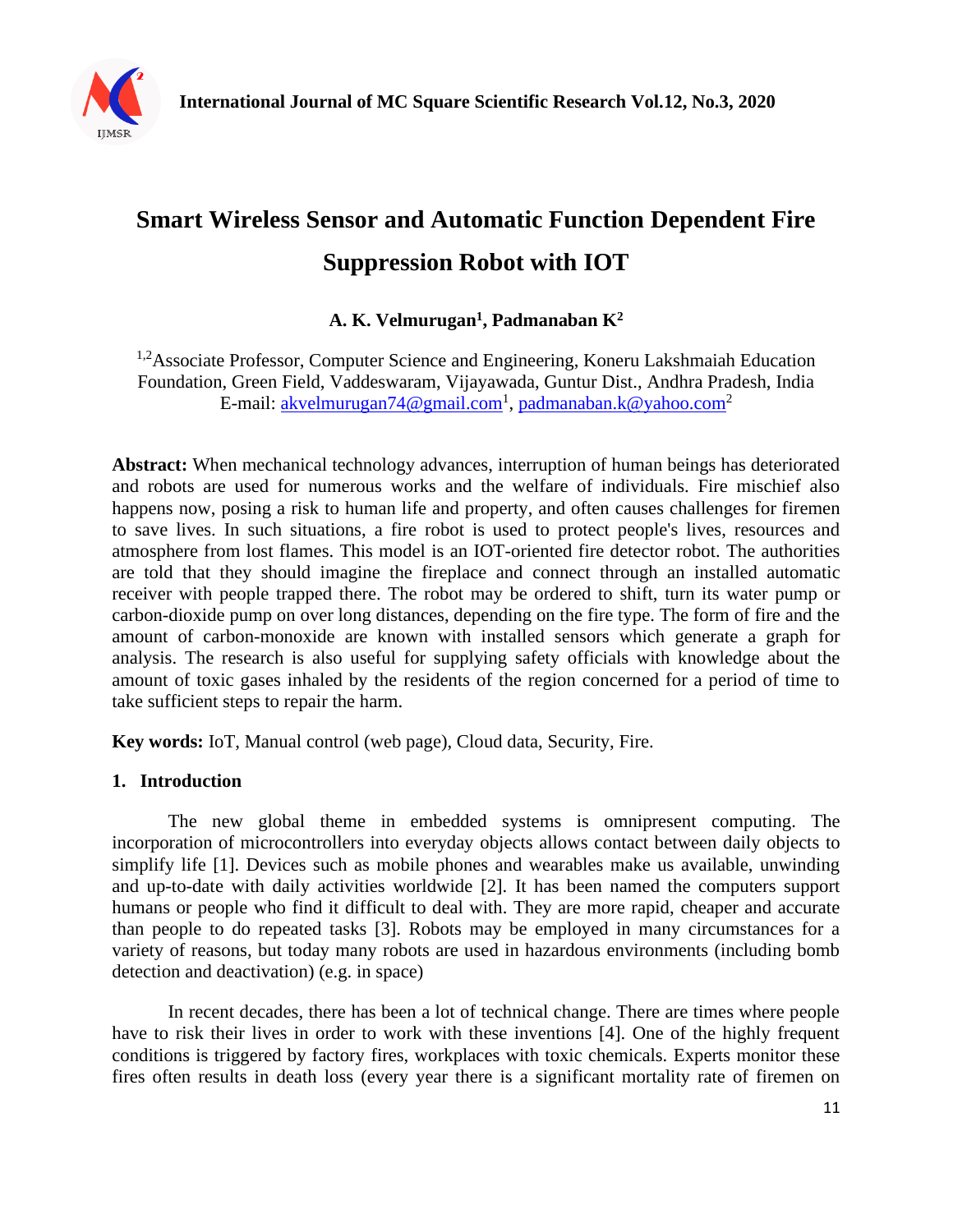

duty) [5]. The Robotics department has created new models that will eliminate human needs to go to the building manually to extinguish flames. Flying drone is one of the most groundbreaking methods of reducing flames [6]. Destruction by fire exists sometimes without realization in everyday life. This form of robot is thus strongly demanded for its utility on the market [7].

## **2. Literature Survey**

In old period, there are no fire extinguishers immediately. The fire service should be referred to the fire-prone area run by individuals of higher risk of their lives. It takes time to hit the furnace, and the fire is often kept out by water [8]. Fire extinguisher is later created with the advancement of science, which is limitedly loaded with CO2 [9]. In recent years there has been manually operated fire extinguishing robot, which is accompanied by pre-trained fire detection and avoidance robot in some settings [10]. It also sends an alert to the user through Bluetooth, which can communicate within a few meters [11]. The proposed robot uses IoT to stream live images of the area of fire susceptibility and puts away all fire forms by fitting them with the corresponding fire extinguishers according to the area of fire susceptibility [12].

A robot with the look and feel of a robot built to extinguish fire using a water pump as drive unit. A fire extinguisher is robot. The robot monitors the movement of fire extinguisher with Android smart phones via Wi-Fi networks using the robot's Wi-Fi module [13]. User instructions are passed into autonomous action to the robot microcontroller. The robot was fitted with Ultrasonic sensors and cameras. In providing user input and finding the cause of a burn, the camera played a part. The camera input on a robot is seen on a mobile computer [14]. This proposed work involves the construction of an entirely self-governing robot. If the user starts the robot, the robot can maneuver, drive in and quench the fire alone without assistance. The robot built reveals the fire by warning. The environment is pre-programmed. The robot is only usable in a pre-trained field such as home and not for general purposes

The robot has several operating modes, with a Bluetooth module interacted with Arduino Uno and a Smartphone application becoming the first means of operated traveling wirelessly. The second mode of operation is consummated by the combination with Arduino of the interfaced IR sensors, used for the detection of obstacles and temperature sensing by means of the LM35 IC temperature sensing. The planned robot is trained to perform fire brigade functionality. The key drawback is that Bluetooth is only used with a 400-meter contact.

The purpose of the project is to train the robot as a remote fire fighter. A water tanker system and a pump unit are included in the robot. Both systems are self-contained - the fires are quenched by the spray of water by wireless contact with a PIC microcontroller [15]. The transmitter end is with push buttons which aid in the robot movement in every direction send commands to the receiver. A distance up to 100 meters with an adjustable decoder is used to decipher the robot in firefighting until it is fed into another microcontroller to drive DC motors using IC driver. The robot's primary requirement is to detect the obstruction. The robot rolls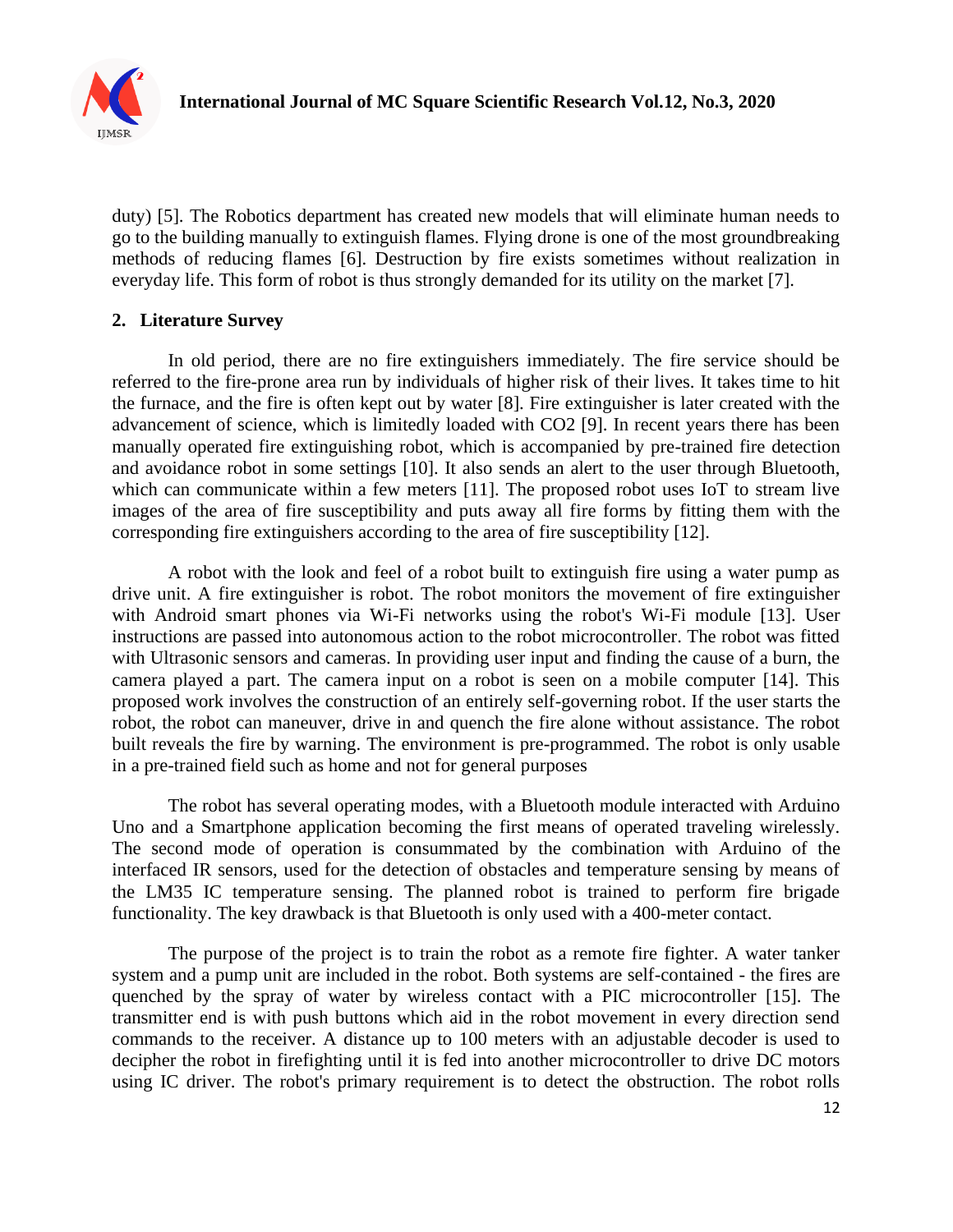

details from the surrounding environment with the robot sensors. Ultrasonic sensors, bump sensors, infrared sensors, etc. are used to unmask obstacles. The Ultrasound sensor is costeffective and its range is high. The ultrasonic sensor constantly transmits the ultrasonic waves from the sensor head while the robot is in motion. The ultrasonic waves are mirrored on the target while the barrier is on the direction of the robot and the detail is lengthened to the microcontroller. Based on ultrasound signals, the motors are regulated. With pulse width modulation, the speed of motors is controlled (PWM).

#### **3. Proposed Work**

The aim of the proposed model is to build an IOT based robot to replace the conventional Robot for Fire Safety. This robot sends a fire alarm to the cloud that an Android application can display quickly. The installation of an Android program at end of the robot and for a robot allows the user to call the automated receiver attached to the robot that supplies live streaming images of the fire position until the alerts are received. This receiver often serves to contact the user with people who were trapped in the fireplace, so instructions can be provided on the escape routes which constitute the model's good real-time usage. Besides the alarm, carbon dioxide sensor values can be used to obtain an idea for the kind of fire and the spectator can manually show a fire extinguishing fire by the water pump or CO2 pump. The idea that cleaner fuels offer less CO2 than bad fuels because their moisture contents are considerably higher than clean fuels is used to identify combustion. This brings us to the greatest drawback of conventional robots that start the water pump automatically without understanding the fire type. When fire type B is used, water not only protects the burn-out phase, but also improves fire since it is less dense than water. Therefore, the fire continues to spread with it everywhere the water runs. The carbon dioxide level can be determined by a sensor MHZ-14 and a related PPM verse graph can be traced. A graphical analysis can be conducted for the initial minutes and the robot can then be directed to use water pumps or CO2 pumps, according to the type of burn. Higher CO2 values mean the type a burn, so water pumps can be used while CO2 pumps should be used for the lesser set of values.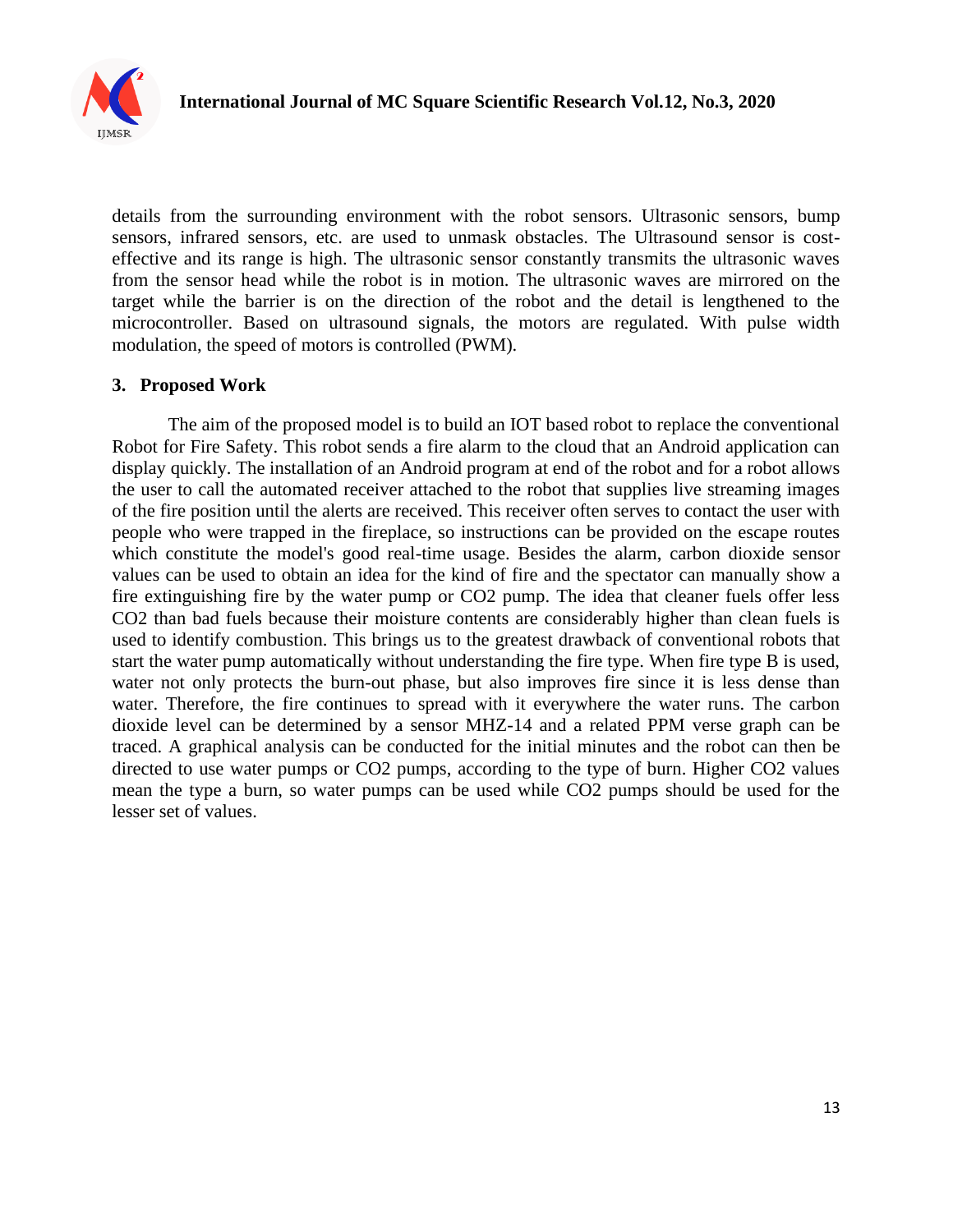



**Figure 1:** Block diagram of the system

Compared to standard ones, this model also provides a visual overview to quantify for a time the exposure to carbon monoxide within the field of fire. Possible consequences and casualties should be predicted and safety officials should consequently be told about the amount of hours in which residents can avoid remaining inside the area impacted by the fire until they are reached by the emergency team. Figure 1 shows the block diagram of the system.

## **4. Results and Discussion**

MQTT Box (Chrome application) and MQTT Dashboard are used to monitor the robot's movement and to start or finish all pumps. Figure 2 shows Hardware design of the proposed system. Figure 3 shows control option in webpage.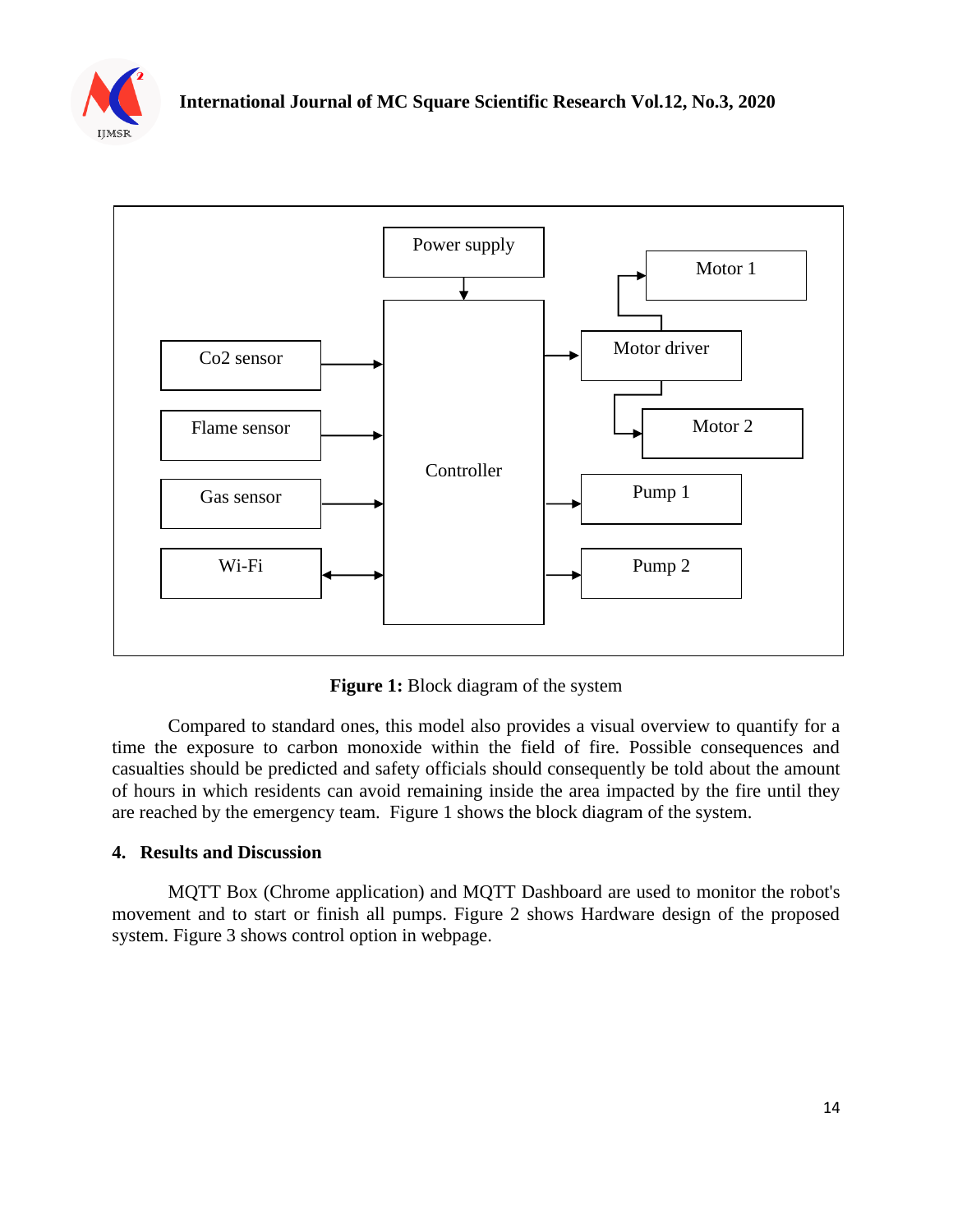



**Figure 2:** Hardware of the system

Our robots use numerous temperature and proximity sensors to detect, avoid and extinguish fires around them. Control option and eye movement and task operation here. Figure 3 shows the Control panel screen.

| ROBOT CONTROL PANEL |                         |                   |
|---------------------|-------------------------|-------------------|
| HEAL MC VEMENT      |                         |                   |
| ∼<br>٠              |                         |                   |
| ROBOT MOVEMENT      | EYE:<br><b>MOVEMENT</b> | <b>TASK</b>       |
|                     |                         | OPERATION 1       |
|                     | ۶                       | OPERATION2        |
|                     |                         | <b>OPERATIONS</b> |
| STOP                |                         |                   |

**Figure 3:** Control screen

The CO2 values and fire warning notifications can also be displayed. The data is translated to graphs for fast analysis after sensor values from the MQ7 sensor and MHZ-14 sensor have been recovered.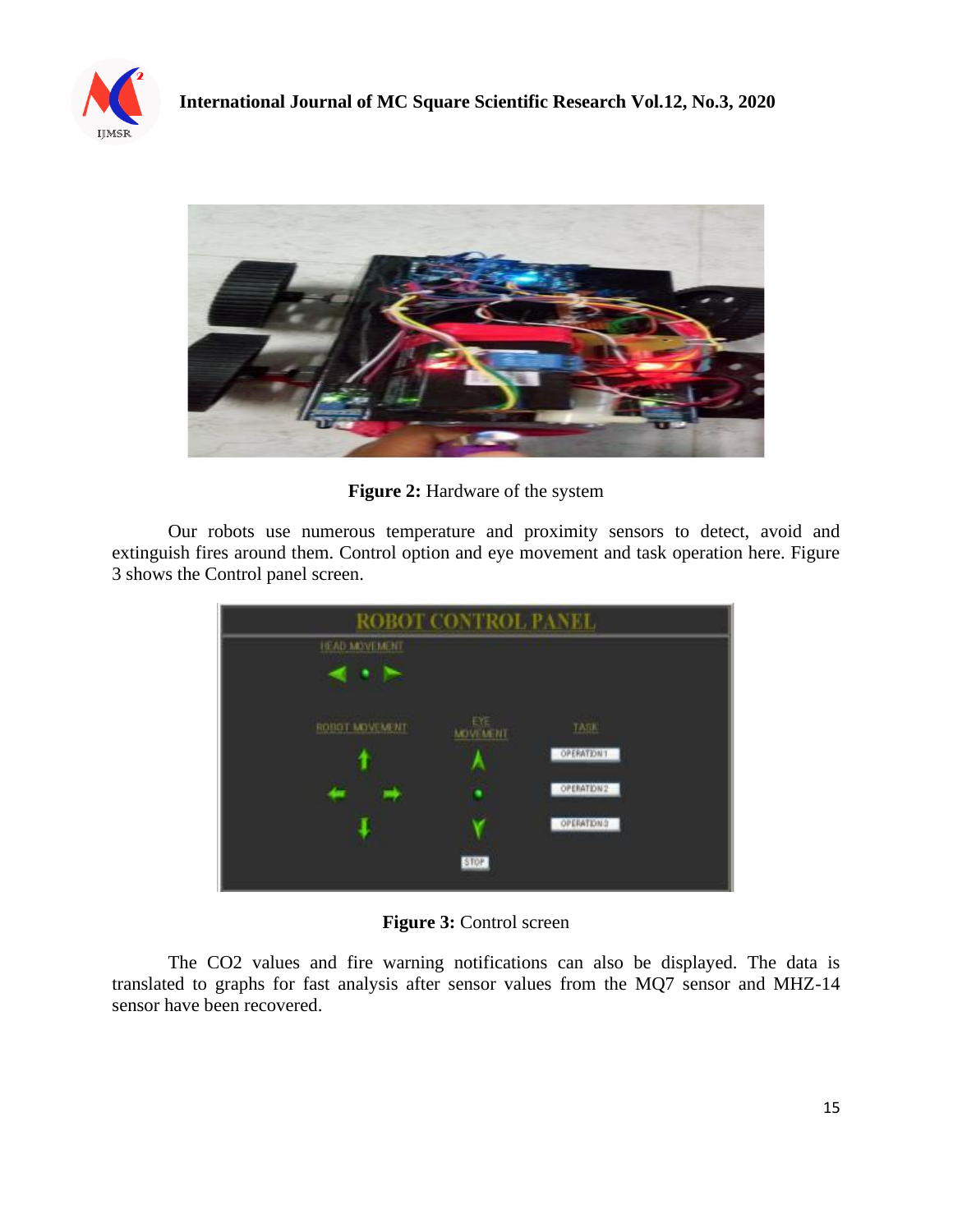



**Figure 4:** Increase in CO2 level.

The level of CO2 for a particular PPM vs sec duration is shown in Figure 4. The x axis Time and Y axis is CO2 level.



**Figure 5:** CO level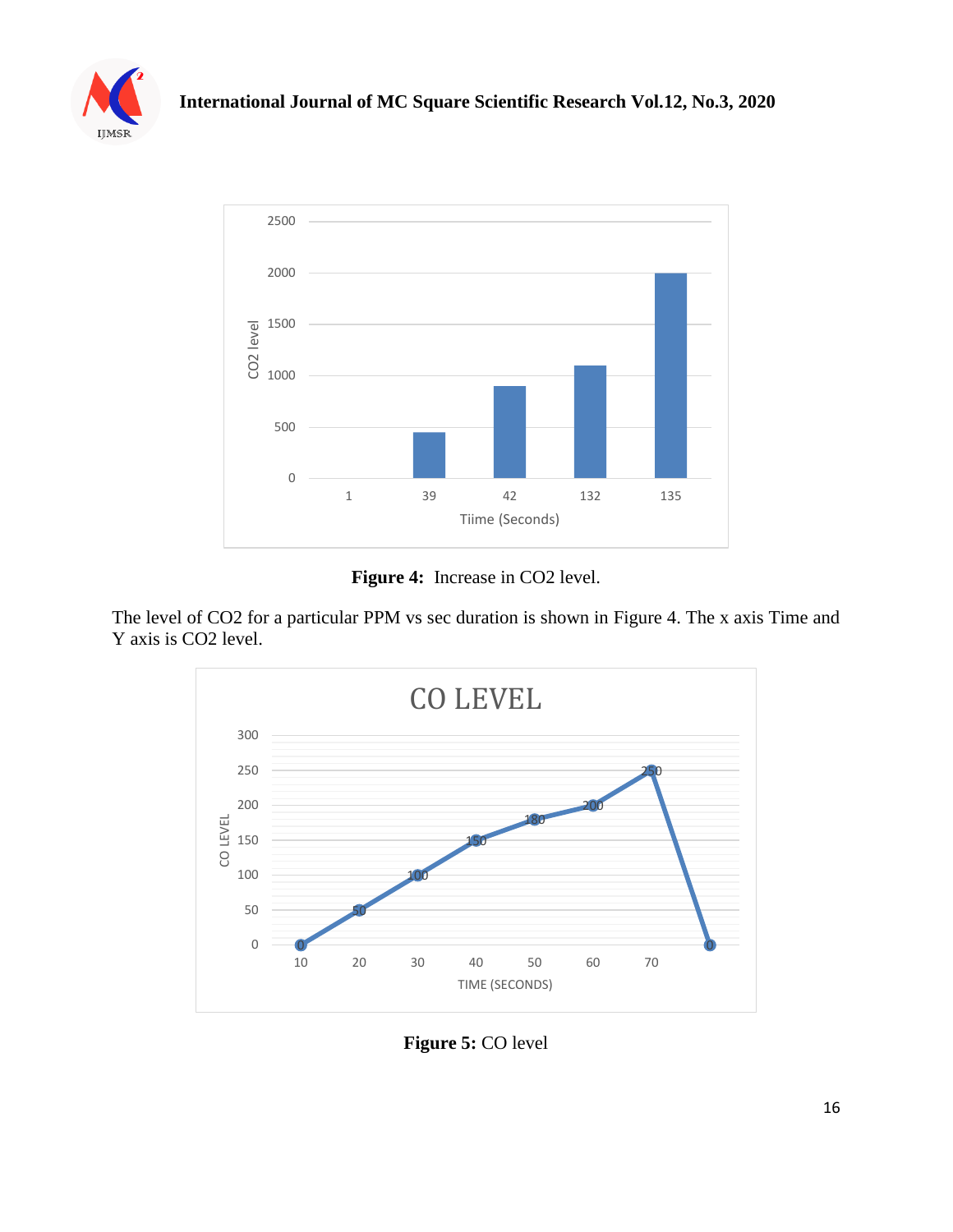

Figure 5 indicates the CO stage. These levels vary from 3 to 5 PPM, which is somewhat above 0 ppm, so the current level of toxic gas is too low to do a lot of harm. The x axis Time and Y axis is CO level.

## **5. Conclusion**

Firefighters are exposed to a variety of hazardous situations. In most cases, it may not know the exact scenario for the workplace. Protective equipment can provide maximum protection. This famous dream of reducing liability for occupational accidents and diseases is no longer only to benefit people, but add to the economic machinery this work is built upon. Because the situation is risky, monitoring data close to the job site puts lives at risk. Therefore, a WSN-based lifesaving system was developed. The system is compact and can be attached to any drone or mobile robot to monitor CO, CO2 and LPG, smoke levels. The paper not only presents the efficient execution of a fire combat robot but also provides improved capabilities that allow it to be more realistic in real time situations in which identification of the fire form is necessary to prevent increasing fires with the spill of fire extinguishing agents during the extinguishing phase. Measuring sensitivity is to carbon monoxide together gives the built model another new feature.

#### **Reference**

- [1].Chang HT, Chen PC, Ho CY. Discussion about the Intensity of Fire Rescue Training in Miaoli County.
- [2].Reddy G, Puviarasi R. Design of fire fighting biped robot with human detection module. Indian Journal of Public Health Research & Development. 2017;8(4):1200-2.
- [3].Indu MA, Gayathri R. Design of Rescue Robot by Detecting Human to Prevent From Calamities. Science and Technology. 2020 Sep;2(06).
- [4].Antony AP. Advanced Human Detection Robot. Central Library; 2017 Jul 24.
- [5].Rajesh M, Prasad MS, Dubey MB. Alive Human Being Detector and Anti theft Robot.
- [6].Gupta D, Gupta P, Yadav R, Mohite U. Detecting Alive Human Using Robot for Rescue Operation.
- [7].Kumar BP, Bhaskarrao Y. A Distributed Framework for Surveillance Missions Robots to Detect Intruders. Indian Journal of Public Health Research & Development. 2017;8(4):1080- 3.
- [8].Ramabhilash SO, Singh SK. A Semi-Autonomous Coal Mine Monitoring Security System Based on Wireless Control Using RTOS. Indonesian Journal of Electrical Engineering and Computer Science. 2018 Jan;9(1):33-5.
- [9].Hameed MA, Ahmed SH, Saeed AT, Sana AM. An Efficient Model for Increasing Reliability and Security of Internet of Things Applications in Iraq. Journal of Computational and Theoretical Nanoscience. 2019 Mar 1; 16(3):869-73.
- [10]. Sabarinathan N. An Effective Method For Qos-Constrained Work Flow Scheduling Of Cloud Services. International Journal of MC Square Scientific Research. 2011 Dec 20;3(1):7- 17.